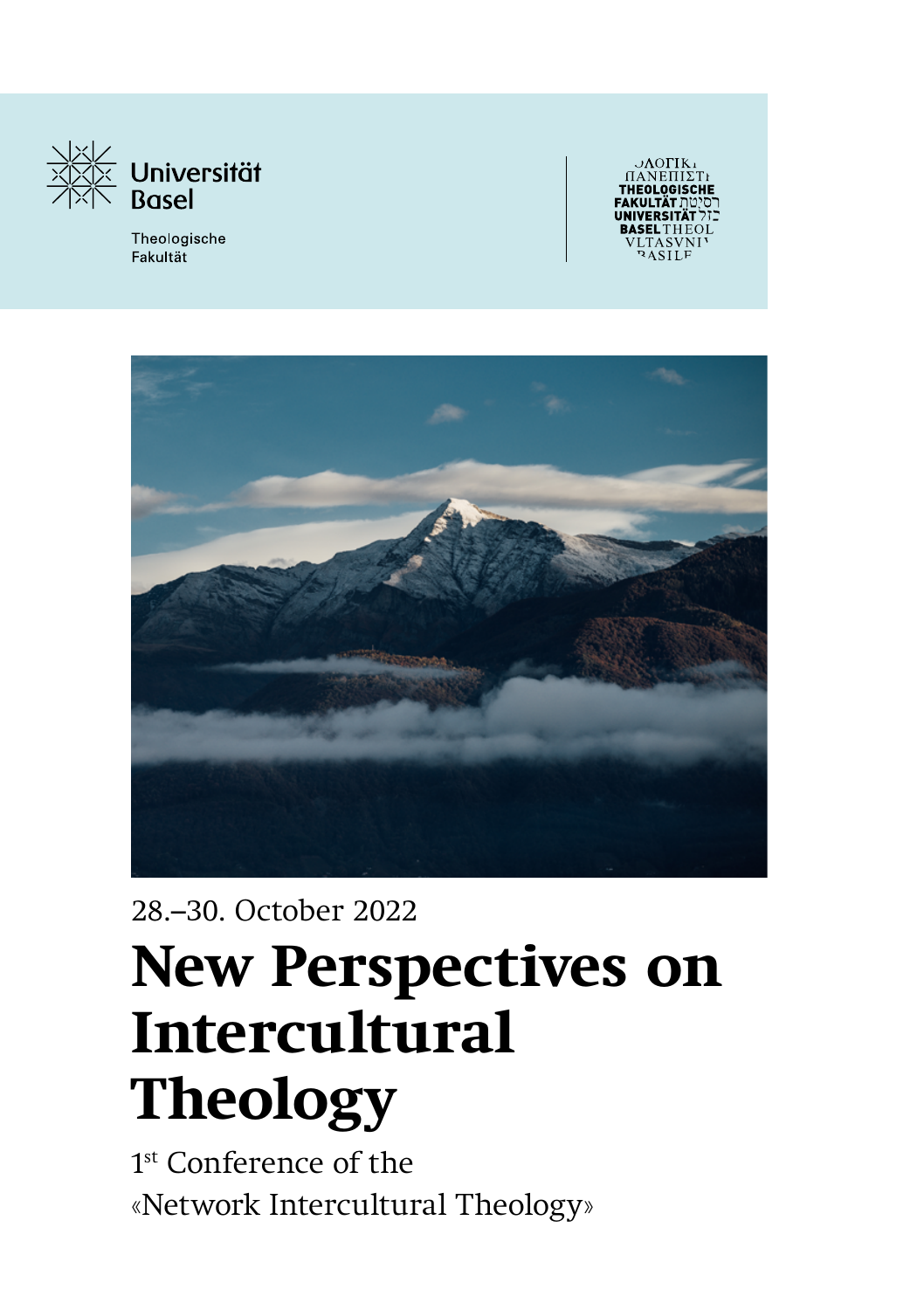#### **Intercultural Theology**

In German-speaking contexts the young discipline «Intercultural Theology» faces questions of new self-locating and profile building. Consequently, research topics display a broadening beyond the former discipline of «Mission Studies». In this new orientation phase, creating scholarly networks that favour professional and personal cooperation is essential. This is particular relevant for early-career scholars, including PhDs and Post-docs in Intercultural Theology.

The «Network Intercultural Theology» (NIT), was established in June 2021. Our aim is to foster networks of early-career academics in Intercultural Theology. Moreover, the conference provides spaces to discuss novel perspectives in this discipline.

#### **The Conference**

The first in-person conference of the NIT will promote international and interdisciplinary networking on that purpose. We invite early-career academics in the field of Intercultural Theology and related disciplines to vivid discussions and networking. Our keynote speaker, Prof. Dr. Ulrike Schröder of the University of Rostock, will give valuable impulses on current issues and her vision for the discipline.

#### **Participation**

Paricipation is open to all early-career scholars (M.A., PhDs, Post-docs) in the field of Intercultural Theology and cognate fields. All participants should submit an abstract (200–300 words) about their ongoing or future research projects. Topics can address research questions, interests, methods and current research problems in the discipline

of Intercultural Theology and related disciplines.

Based on the abstracts, different thematic panels will be formed. All participants of the panels receive the abstracts in advance. At the conference, every participant of the panel will present their research project in 2–3 minutes. The remaining time will be used to discuss topic-related questions. The abstracts should be either in German, English or French. The discussion will be in English.

#### **Registration**

Registration with abstract submission until **15th of June 2022 via g[oogle forms](https://docs.google.com/forms/d/11iJLya_ncir4pmfy9hH5ClcEIVGujT2edwucVX5YVv0/edit?hl=de%20) or QR code below.** Participation at the conference (incl. meals and accommodation) is **free of charge** and sponsored by the PhD program of the University of Basel. The travel costs must be paid for individually. Scholars located in Germany can apply to the DAAD for expenses.

#### **Organization**

«Network Intercultural Theology» and the University of Basel:

Rahel Weber, Assistant in Intercultural Theology/World Christianity University of Basel [\(rahel.weber@unibas.ch](mailto:rahel.weber%40unibas.ch?subject=Intercultural%20Theology%20Conference) / 0041 61 207 17 31) Dr. Judith Bachmann (Heidelberg) Diana Lunkwitz (Hamburg) Alena Höfer (Bochum)

#### **Location**

Zschokke-Haus [www.zschokkehaus.ch](http://www.zschokkehaus.ch/) Engelberg Gerschnialp 2 CH-6390 Engelberg

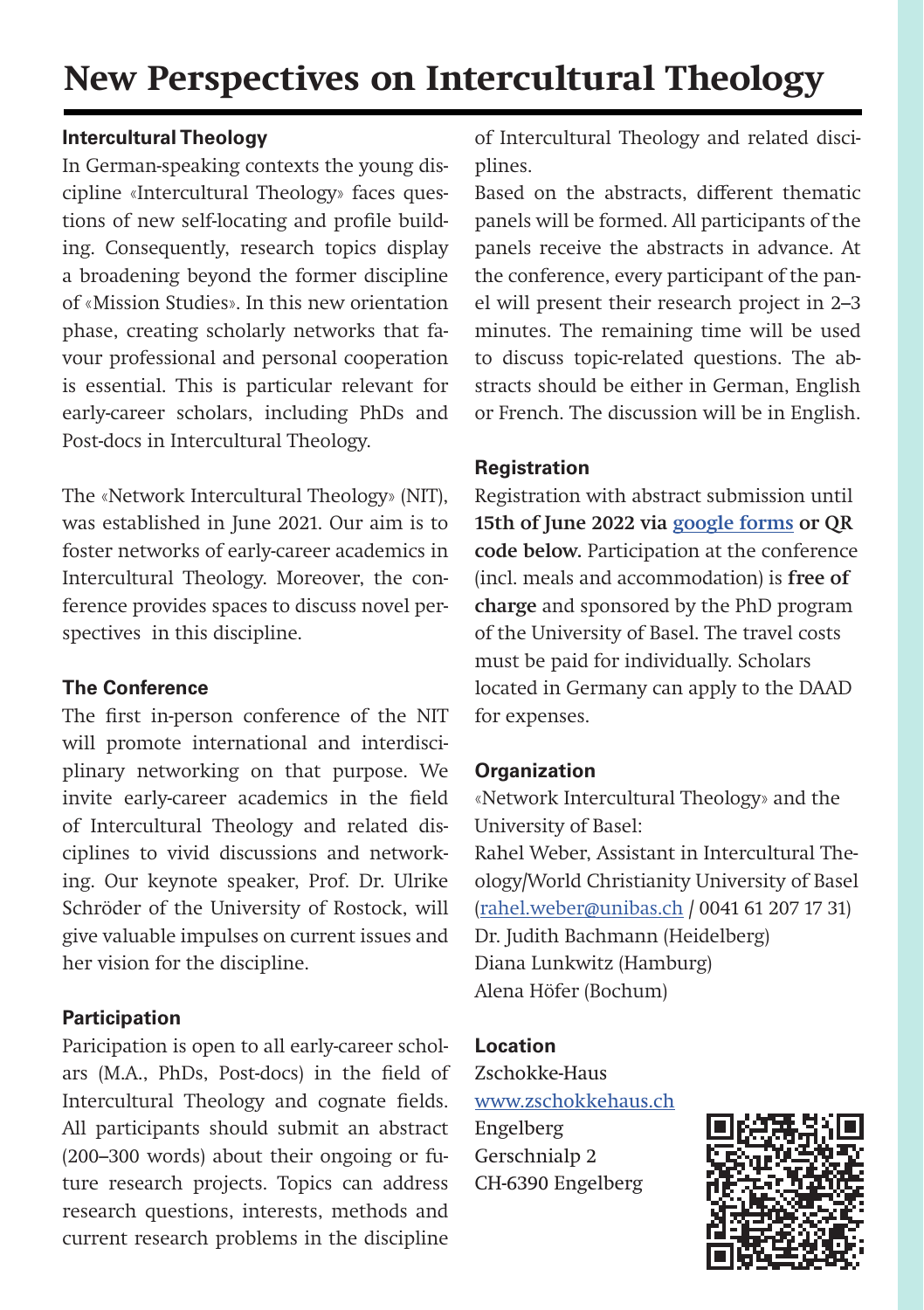## Friday, 28th of October

| $5:00 - 6:00$ pm | <b>Check-in at Zschokke Haus</b>                                                                                                                 |
|------------------|--------------------------------------------------------------------------------------------------------------------------------------------------|
| $6:30-8:00$ pm   | Dinner                                                                                                                                           |
| $8:00-10:00$ pm  | Welcome address and introduction of the «Network Intercultural<br><b>Theology</b> » Dr. Judith Bachmann, (Heidelberg), Diana Lunkwitz (Hamburg), |
|                  | Rahel Weber (Basel) und Alena Höfer (Bochum)                                                                                                     |

## Saturday, 29th of October

| $8:00 - 9:00$ am | <b>Breakfast</b>                                                                                                       |
|------------------|------------------------------------------------------------------------------------------------------------------------|
| $9:30-12:00$ am  | Keynote lecture: «New Perspectives on Intercultural Theology» by Prof.<br>Dr. Ulrike Schröder (Rostock) and discussion |
| 12:00-2:00 pm    | Lunch break                                                                                                            |
| $2:00 - 3:30$ pm | <b>Parallel Panels (1):</b> Research projects of early-career academics in<br>Intercultural Theology                   |
| $3:30 - 4:30$ pm | <b>Coffee break</b>                                                                                                    |
| $4:30-6:30$ pm   | <b>Parallel Panels (2):</b> Research projects of early-career academics in<br>Intercultural Theology                   |
| $6:30 - 7:30$ pm | <b>Dinner</b>                                                                                                          |
| $7:30$ pm        | <b>Networking evening</b>                                                                                              |

## Saturday, 30th of October

| 8:00-9:00 am  | <b>Breakfast</b>                                                                                    |
|---------------|-----------------------------------------------------------------------------------------------------|
| 9:00–10:00 am | <b>Plenary discussions: Views and visions about «new perspectives on</b><br>intercultural theology» |
| $10:30$ am    | Joint hiking trip and departure                                                                     |